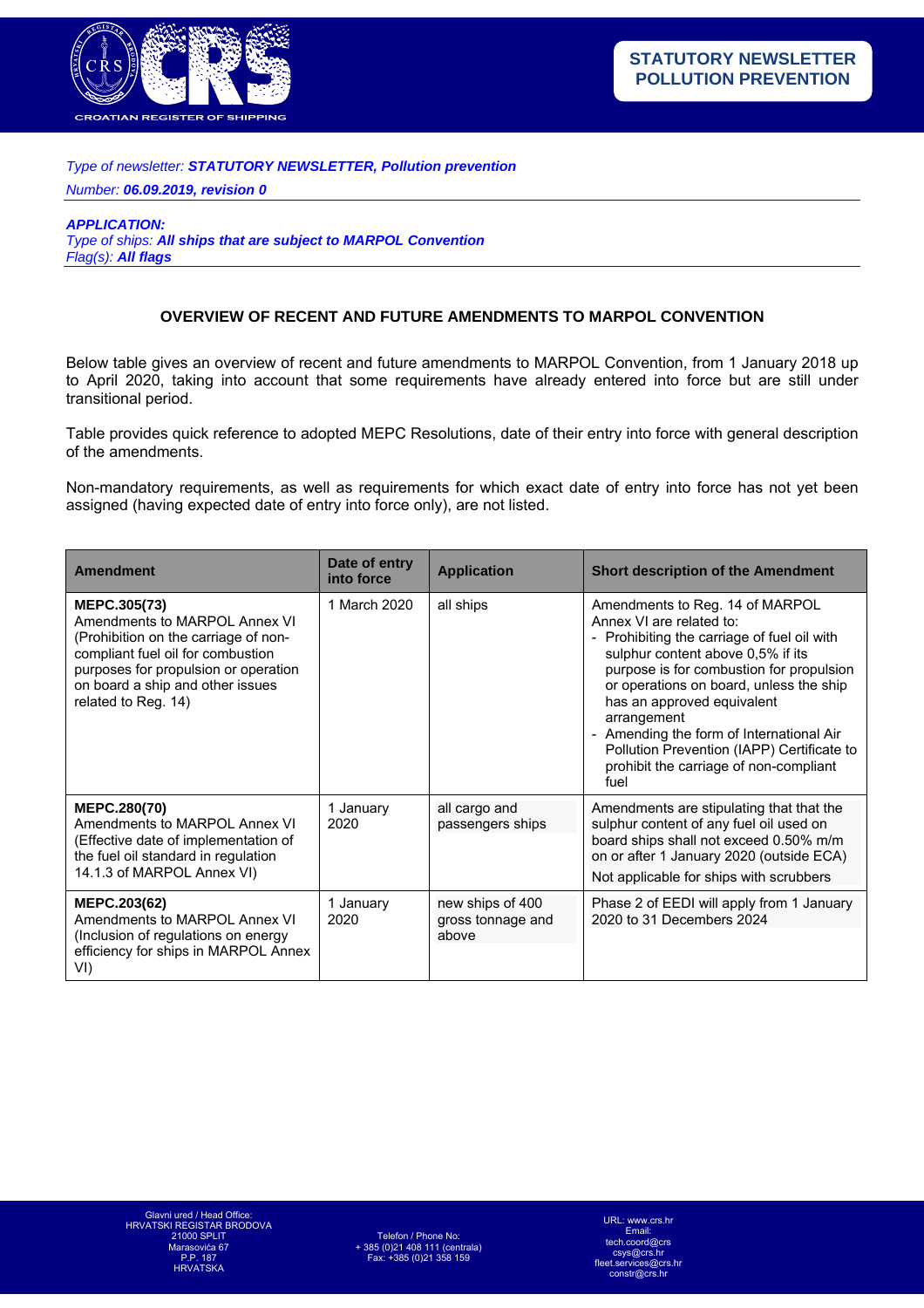

| <b>Amendment</b>                                                                                                                                                                                                            | Date of entry<br>into force | <b>Application</b>                                                                                                                                                               | <b>Short description of the Amendment</b>                                                                                                                                                                                                                                                                                                                                                                                                                                                                                                                                                                                                                                                    |
|-----------------------------------------------------------------------------------------------------------------------------------------------------------------------------------------------------------------------------|-----------------------------|----------------------------------------------------------------------------------------------------------------------------------------------------------------------------------|----------------------------------------------------------------------------------------------------------------------------------------------------------------------------------------------------------------------------------------------------------------------------------------------------------------------------------------------------------------------------------------------------------------------------------------------------------------------------------------------------------------------------------------------------------------------------------------------------------------------------------------------------------------------------------------------|
| MEPC.301(72)<br>Amendments to MARPOL Annex VI<br>(Required EEDI for ro-ro cargo ships<br>and ro-ro passenger ships)                                                                                                         | 1 September<br>2019         | ro-ro cargo ships and<br>ro-ro passenger ships<br>(from phase 2 and<br>after)                                                                                                    | The parameters for determination of<br>reference values for ro-ro cargo ships and<br>ro-ro passenger ships updated                                                                                                                                                                                                                                                                                                                                                                                                                                                                                                                                                                           |
| MEPC.274(69)<br>Amendments to MARPOL Annex IV<br>(Establishing of Special Area under<br>MARPOL Annex IV (sewage) in the<br>Baltic Sea)                                                                                      | 1 June 2019                 | All passenger ships<br>visiting Special Area:<br>- new passenger<br>ships from 1 June<br>2019;<br>- existing passenger<br>ships from 1 June<br>2021 (except for<br>MEPC.275(69)) | Special Area under MARPOL Annex IV<br>(sewage) in the Baltic Sea established. In<br>order to meet the requirements passenger<br>ships must have holding tanks or sewage<br>treatment unit meeting the requirements of<br>resolution MEPC.227(64) - 2012<br>Guidelines on implementation of effluent<br>standards and performance tests for<br>sewage treatment plants                                                                                                                                                                                                                                                                                                                        |
| MEPC.286(71)<br>Amendments to MARPOL Annex VI<br>(Designation of the Baltic Sea and the<br>North Sea Emission Control Areas for<br>$NOx$ Tier III control and information to<br>be included in the bunker delivery<br>note) | 1 January<br>2019           | Ships constructed on<br>or after 1 January<br>2021 if they are to<br>visit Baltic Sea or the<br>North Sea (including<br>English Channel)                                         | Amendments to Reg. 13 of MARPOL<br>Annex VI give effect to the Baltic and North<br>Sea NO <sub>X</sub> Emission Control Area (ECA),<br>i.e. new ships visiting this area will be<br>required to have Tier III engines<br>Amendments also introduce a new<br>exemption paragraph allowing ships fitted<br>with dual fuel engines to navigate without<br>compliant fuel, or ships with only Tier II<br>engines, if the ship is departing from the<br>shipyard as newbuilding, or when visiting a<br>shipyard for conversion, repair or<br>maintenance<br>Amendments to Appendix V of MARPOL<br>Annex VI with regard to information to be<br>included in the bunker delivery note<br>introduced |
| MEPC.278(70)<br>Amendments to MARPOL Annex VI<br>(Data collection system for fuel oil<br>consumption of ships)                                                                                                              | 1 March 2018                | All new and existing<br>ships of 5,000 GT<br>and above engaged<br>on international<br>voyages                                                                                    | Amendments are requiring the mandatory<br>collection of fuel oil consumption and<br>transport work data from international<br>ships which are 5,000 GT and above<br>Requirements entered into force on 1<br>March 2018, with first reporting period<br>required for 2019. Updated SEEMPs<br>should have been approved until 31<br>December 2018                                                                                                                                                                                                                                                                                                                                              |

URL: www.crs.hr Email: tech.coord@crs csys@crs.hr fleet.services@crs.hr constr@crs.hr